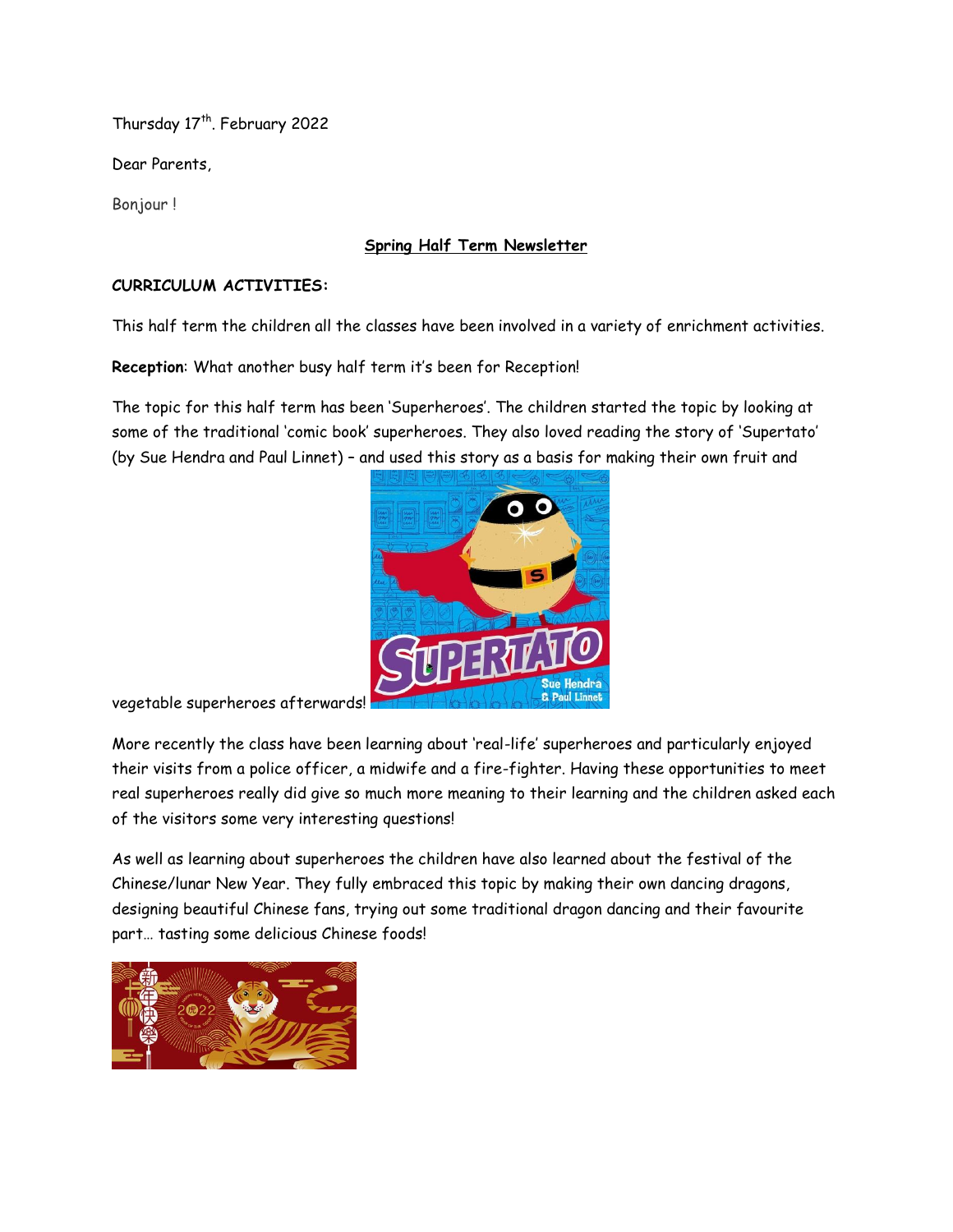The children are progressing really well with their phonics skills. They are now learning the stage 3 phonemes and are blending and segmenting simple words brilliantly. They have been practising the correct letter formation to go with each of the phonemes that they learn and are also practising the correct formation of the letters in their own names every single morning when they arrive in school.

In Maths, the children have been comparing numbers within 10, using the terms 'more than', 'less than' and 'equal to'. They have also been using lots of different resources to create their own repeating patterns, which they have really enjoyed doing.

During the last few weeks the children have welcomed Mrs. Allen to the Reception team. Mrs. Allen is an experienced forest school leader and the children have all been enjoying their forest sessions with her on Friday afternoons.

To finish the Superheroes topic, the children finished with a special superhero-themed day, where they enjoyed coming to school in fancy dress and spending the day doing all things 'superhero'! They were particularly happy to be joined by their year 6 buddies as part of the special day too.

What a SUPER way to finish a SUPER half term!

**Year 1:** Year 1 have had another busy half term! In phonics the children have now moved onto Level 5 and they continue to make good use of their phonics skills for both reading and writing. It is lovely to see their independence grow as they gain confidence in their phonics skills.

In their other English lessons, they continue to work on their SPaG (Spelling, Punctuation & Grammar) skills, focusing in particular on using capital letters, full stops, exclamation marks and question marks correctly. They have been learning how to write letters. They started off by looking at Traditional Tales (in particular The Three Little Pigs) and wrote some wonderful apology letters



from the wolf to the 3 little pigs.

The children have also really enjoyed their 'Great Fire of London' history topic. They have been keen to find out what happened back in 1666 and have done a wonderful job writing their letters to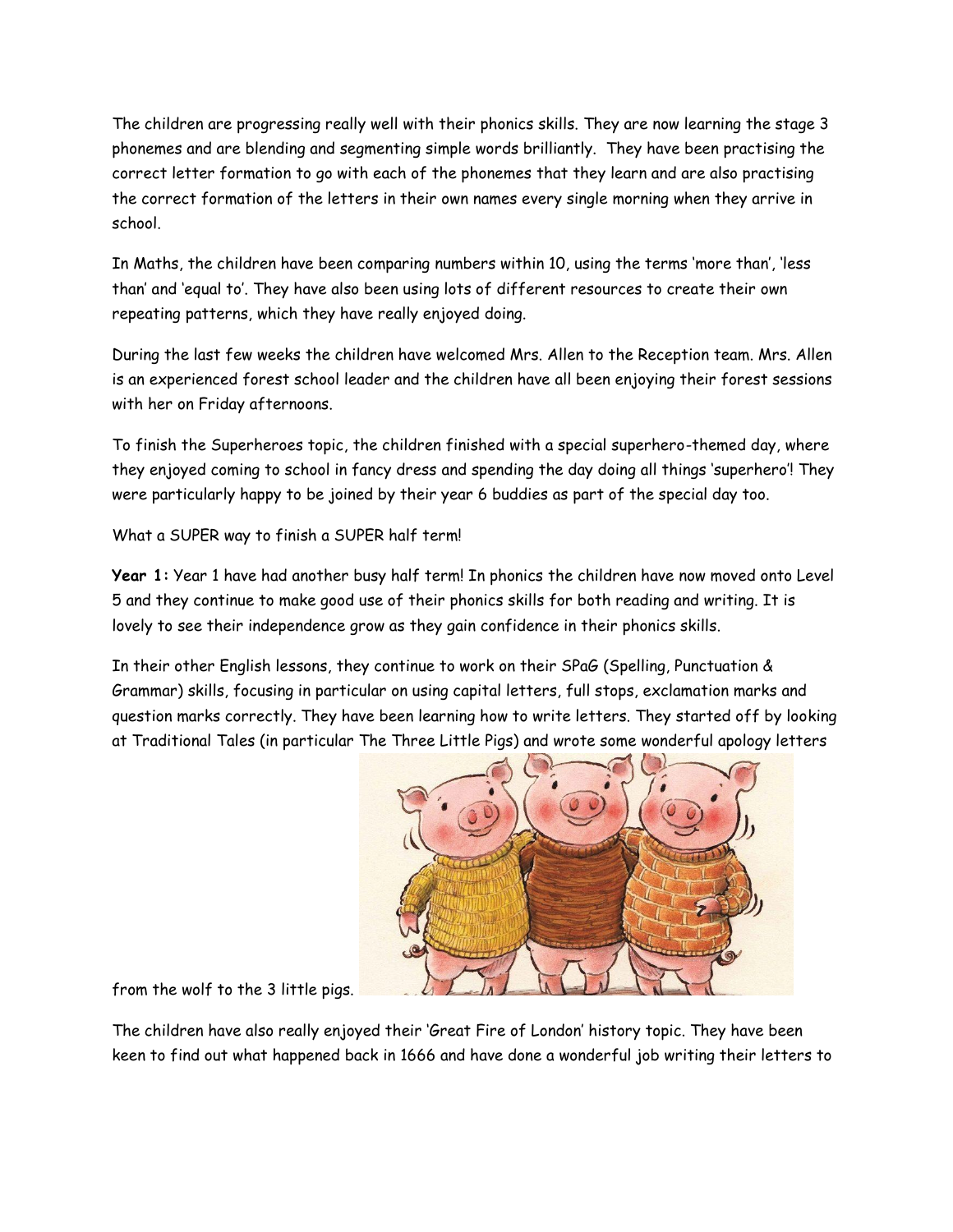King Charles II as well as their own eyewitness accounts, written as though they were the children



of Samuel Pepys.

In maths they have been continuing to develop their calculation skills; they have also been working hard on recognising and comparing numbers within 50, as well as learning by heart their numbers bonds to 10. They continue to learn new maths songs to help them with their counting skills and recall of key number facts.

Their problem-solving and reasoning skills are improving all the time and they continue to do well with their counting in 2s, 5s and 10s. The children have also enjoyed their recent practical maths sessions, involving position and direction linked to algorithms.

Their latest Science topic for this term is 'Materials'. The children have enjoyed exploring the properties of a range of different materials and have been grouping objects by which material they are made from. In particular, they have been focussing on the materials wood, metal, plastic, glass and fabric and had great fun completing a search of the school for these materials. We even conducted an experiment to see what material was the best for keeping Ted dry in the rain. That was good fun!

In art the children have been developing their printing skills and have impressed us with their imagination and ideas! Recently, they had the most wonderful morning at Gallery Oldham, taking part in a Pattern and Print workshop. They had great fun exploring the galleries, investigating patterns and then making their own printed masterpieces. They had such a lovely time and we were so proud of their manners and behaviour.

Many thanks again to those of you who work with your child on homework tasks - supporting your child by reading with him / her at home, but also practising spellings, playing number games and completing general homework tasks. The additional input is much appreciated and we are really starting to see a difference with those children who have the regular extra input at home.

After a very hectic half-term the children are now looking forward to our half-term break!

**Year 2:** In English lessons, Year 2 have read a wide selection of dragon stories, including The Paper Bag Princess and The Dragon Machine, as well as the more traditional legend of St. George and the Dragon. A big thank you to all the children who let us borrow dragon stories from home. The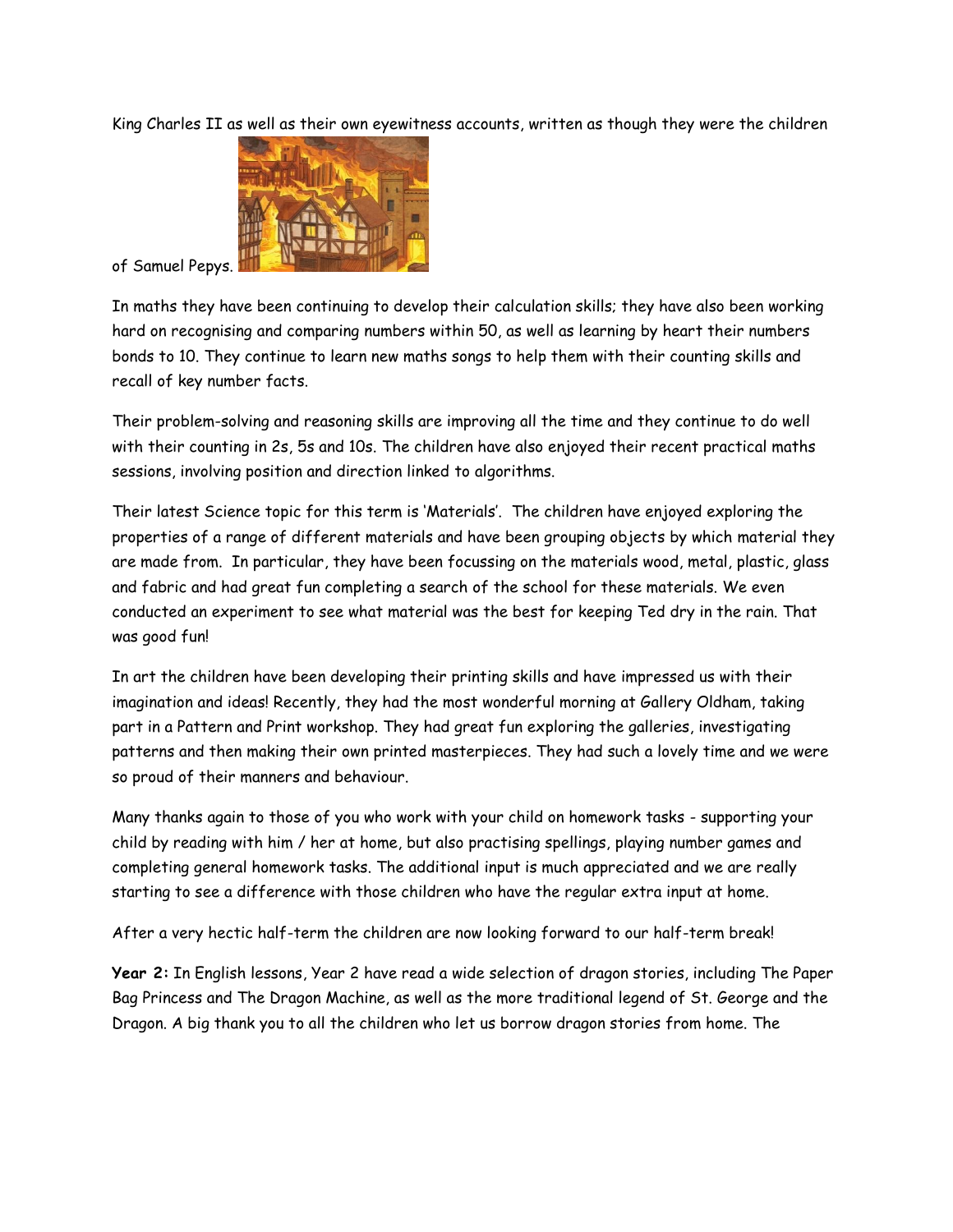children were very keen to write their own dragon descriptions and adventure stories which were



full of action and excitement!

A lot of our maths work this half term has been based on multiplication. The 2, 5 and 10 times tables have now been introduced and the children are busy learning the facts by heart. Please continue to practise with them at home as it is so important that they are secure with them by the end of the year. The children have also been learning to tell the time to the quarter of the hour, as well as looking at intervals of time including hours, minutes and seconds.

Our Science topic this half term has been 'Materials and their uses.' The children have discussed the properties of materials, learned about their different uses and found out about some famous inventors including John Macadam who is famous for his modernisation of the road system in



Britain.

Many wonderful pieces of upcycling were brought in for science homework. The children were so proud of their own wonderful inventions and really enjoyed looking at the ideas of their friends. Many of the upcycled products have been played with during Golden Time. There were some fabulous ideas ranging from jewellery boxes to piggy banks, stationery holders to bird feeders as well as an array of games, toys and ornaments!!! Thank you so much for your support here.

In Geography the children have been learning about the Scottish Island of Coll. This is the island that Mairi Hedderwick has based her Katie Morag stories on. Year 2 had great fun trying to locate Coll on a map and have enjoyed looking at photographs of this beautiful, remote place. Future work will continue looking at the human and physical features of Coll and how life on the island is very different to our own. Of course we are looking forward to dressing up as characters from the stories of Katie Morag on our own Katie Morag Day after half term!! (Letters given out this week)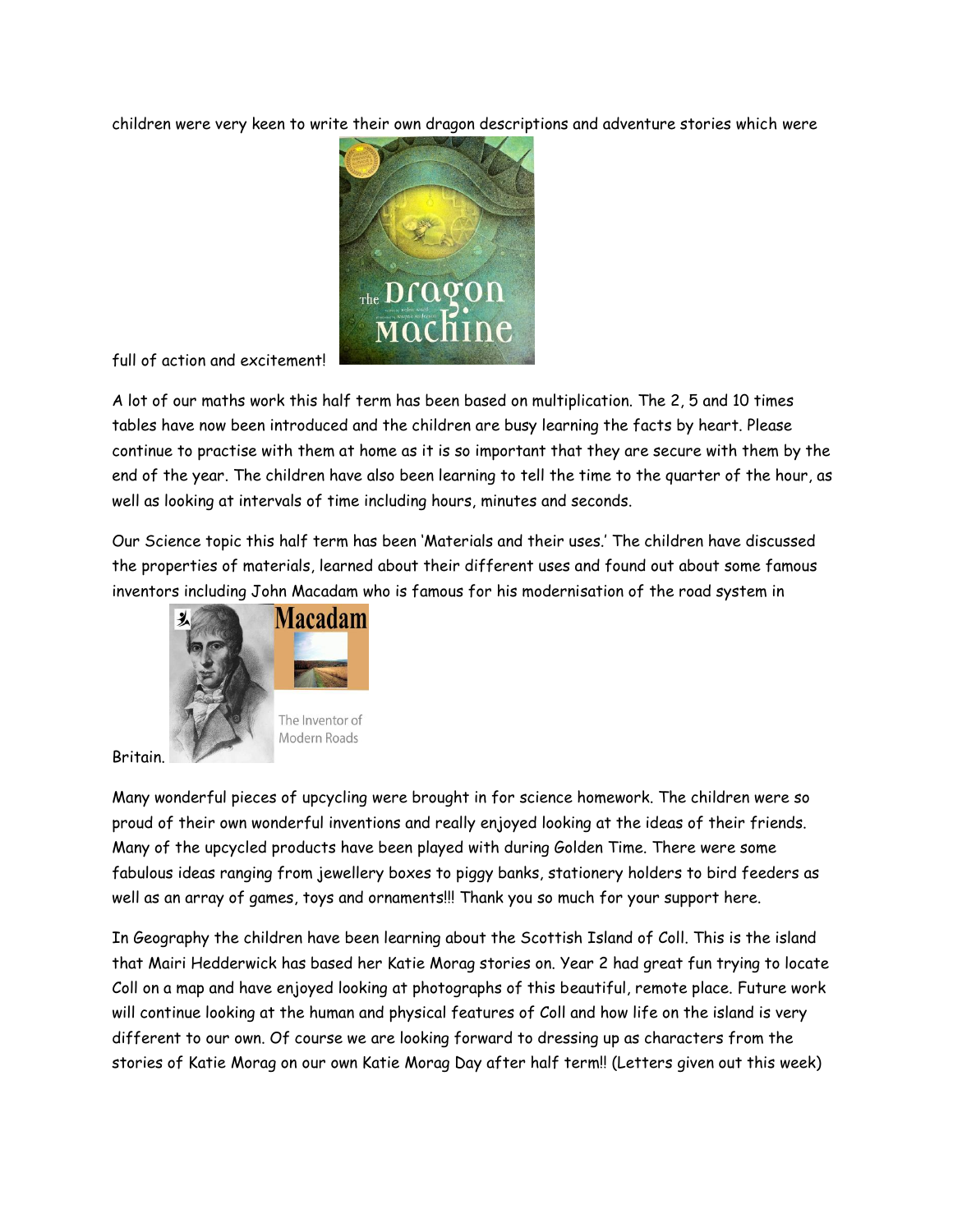Some of our children have already been awarded with a book prize and certificate for sustained effort with their reading at home. Well done! Please continue to read every night with your child and sign the reading journal. Every five reads earns a sticker on the reward bookmark. Also we love seeing your photographs of the children taking part in the Spring Reading Challenge.

**Year 3**: Year 3's Geography topic this half term has been The Countries of the United Kingdom. The children have been developing their map reading skills and using atlases to name and locate towns, cities, counties, rivers, mountains and islands around the UK. They have used an eight point compass to describe the direction of travel between cities. They have considered the changing effects of immigration to this country throughout its history and have compared their own life to life here in the past.



In English, following a study of some of Aesop's fables, the children have planned and written some excellent fables based on ones they have read. In addition, they have worked extremely hard to analyse the structure of particular poems and collect lots of ideas, in order to write some wonderful poems of their own about the months of the year.



In Maths, Year 3 have been interpreting and constructing bar charts and pictograms. They have collected a range of real-life data, using tally charts and frequency tables to help analyse their statistics. The children have learnt the standard methods of addition and subtraction, using 3-digit numbers and they have applied these to a range of problem solving and reasoning activities,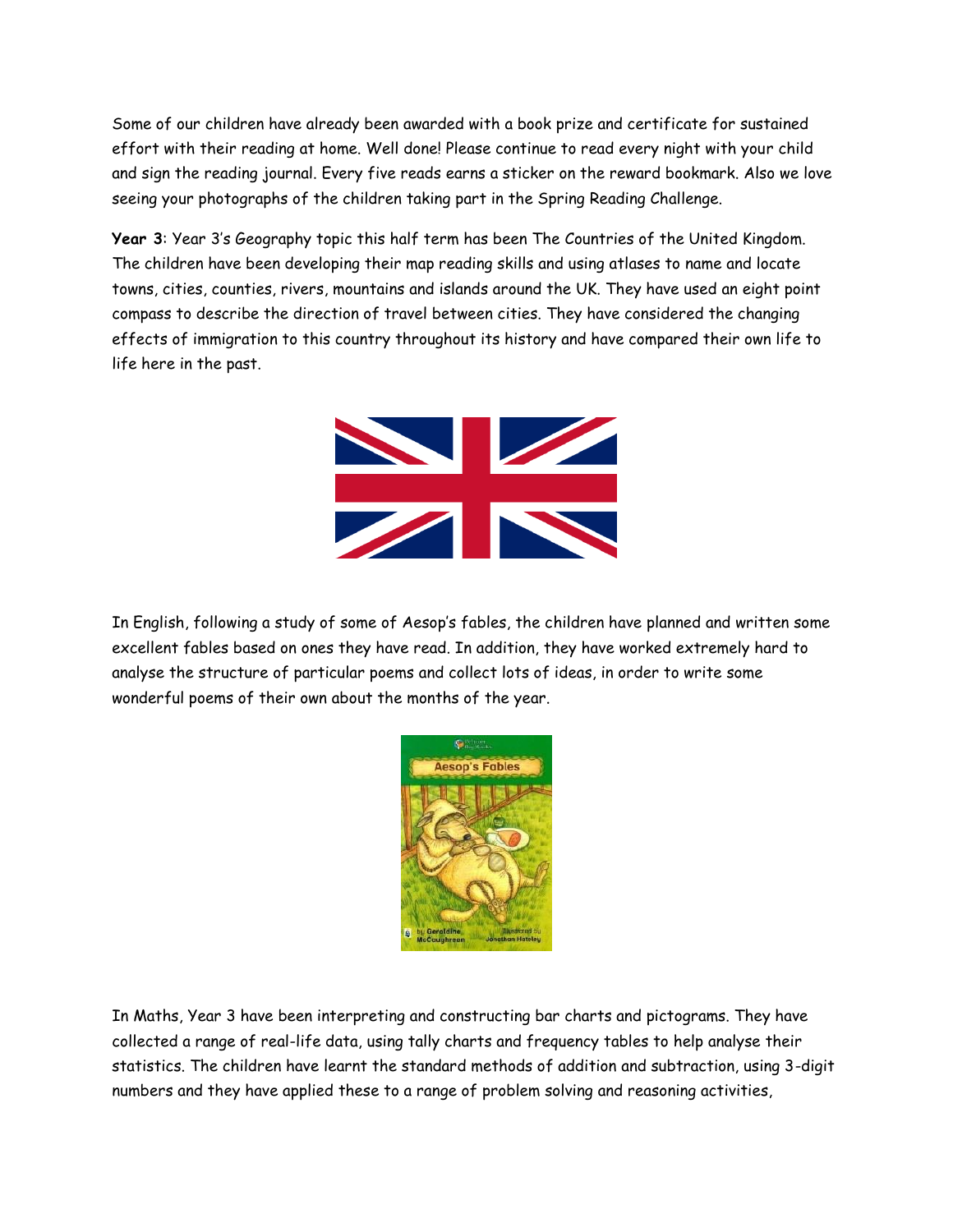including money. I have been pleased with the children's ability to work co-operatively to solve problems and to explain their reasoning both orally and in writing. The children have also thoroughly enjoyed working in pairs to solve the Buckstones Big Maths reasoning challenges. They have shown themselves to be co-operative, resilient learners, trying different approaches and methods to find solutions. Well done, Year 3!

In Computing, the children have been introduced to computer databases and have used these to sort information in different ways in order to answer a variety of questions. They have used the database to analyse children's preferences for food and drink and draw bar charts to help them plan for a party.

The children have enjoyed learning about Pentatonic Scales in Music. They have listened to and played some pentatonic melodies on chime bars, and composed simple melodies of their own which they have taught to their classmates.



In the RE topic 'Why do people pray?' I have been impressed by the thoughtful discussions, and the imaginative and caring written work and drawings produced by the children. Well done!

Finally, in PE, the children have enjoyed learning Tennis skills this half term with Mr. Thompson from Oldham Sports Development. He has been very impressed with the progress they have made in such a short time. Well done, Year 3!

**Year 4**: This half term, Year 4 have been really busy! They have been learning about division and multiplication and have made excellent progress with learning their times tables. The children have done lots of work using place value counters to help them to visualise what is happening when we use the standard methods for division and multiplication. They have also been solving problems with multiplication and division and representing calculations in different ways such as bar models and arrays.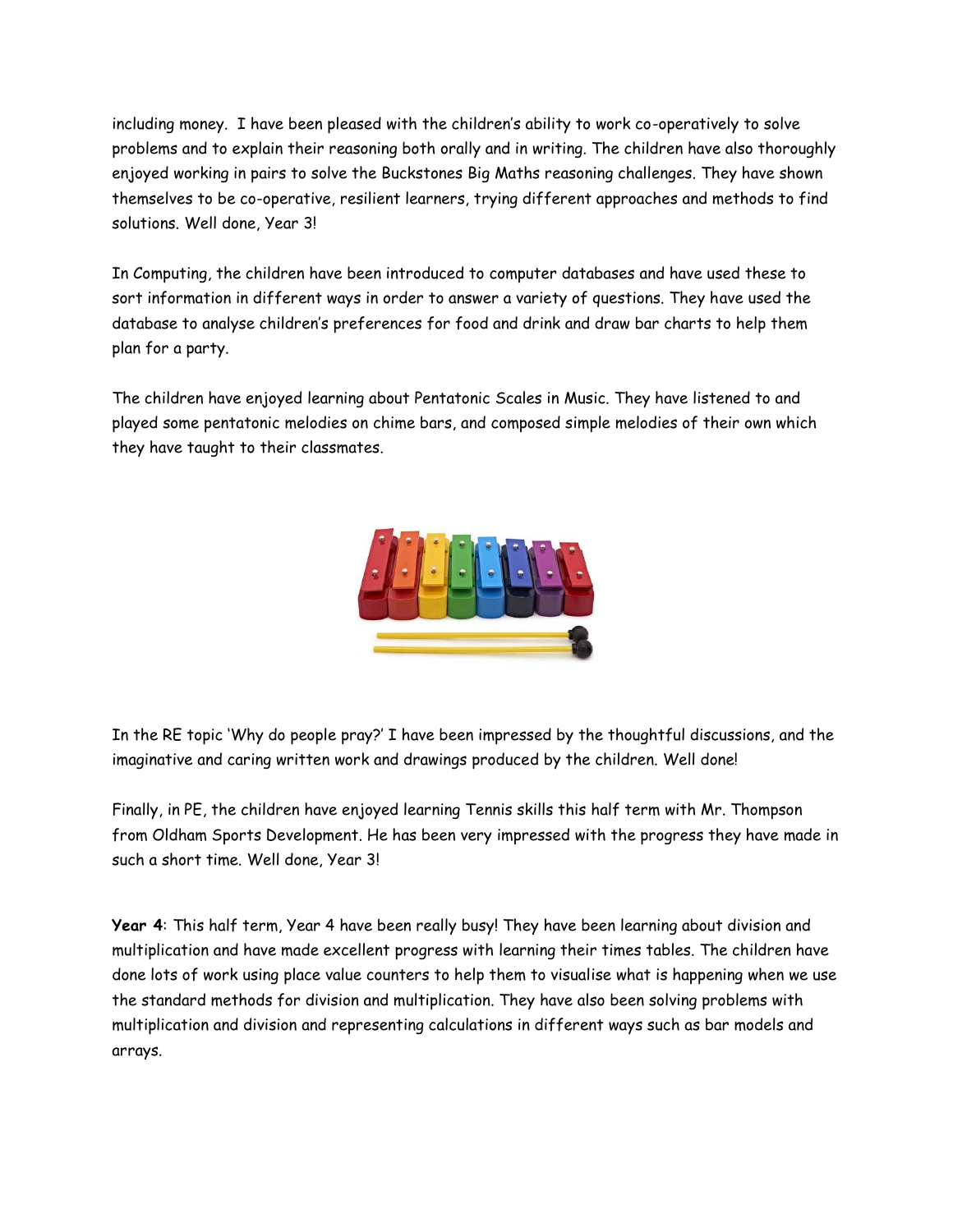In English, Year 4 have been writing stories which take place in a fantasy world. We read part of The Lion, the Witch and the Wardrobe and watched a short film called Something Fishy. The children are now working on their own play scripts which tell a story where the main character goes through an ordinary object and ends up in a fantasy world. They have had some brilliant ideas!



We have also been practising adding tion/sion or cian as suffixes as well as recapping our knowledge of homophones. This has proved really tricky but all the children have been giving it their best shot and are feeling

Our Science topic this half term has been States of Matter. The children got to make cornflake cakes and see the chocolate change state from solid to liquid and then back to solid. They are all agreed that this was one of the tastiest science experiments ever.

We have also started our History topic which is 'How did transport change in Manchester during the Industrial Revolution?' The children have produced some lovely homework including their research about the Manchester Ship Canal. We have also been placing the Industrial Revolution on a timeline to see where it fits with the other History topics the children have studied.



**Year 5:** Year 5 have been creating 3D models in computing. They have designed houses and cars, both with lots of intricate detail. These have been printed and constructed into 3D models and they look great!

In PE, Year 5 have been working hard to create a volcano dance routine with different pairs and groupings within the class. They imagined that they were magma deep down under the Earth's crust, which eventually erupted and flowed down the volcano. After curling and flowing around the volcano, they slowed down and eventually cooled to form a solid structure. The final routine looked fantastic! They have also been learning more gymnastics with Mr Rawlinson. Mr Rawlinson is very impressed with how much they have improved, especially their balance.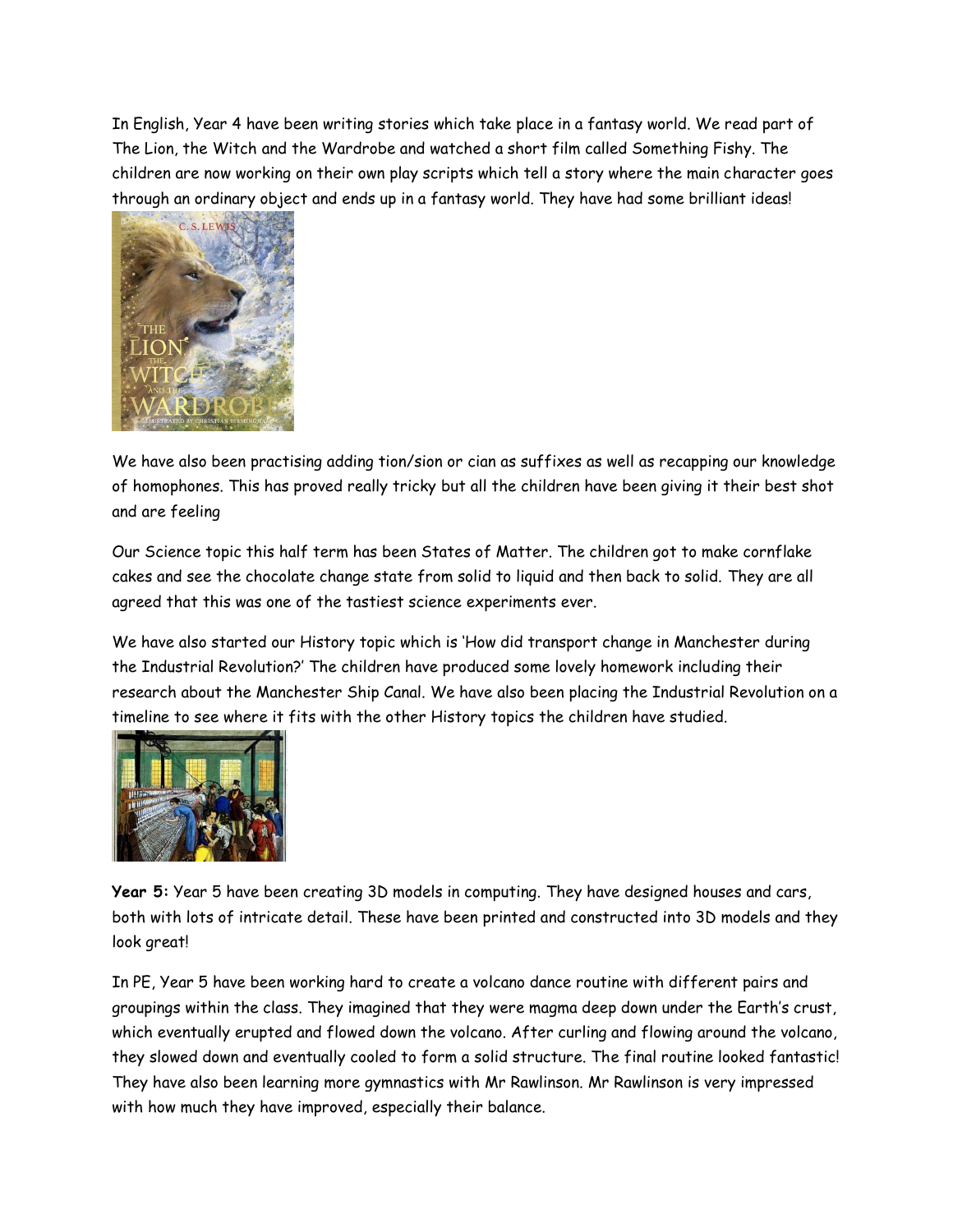In science, they been studying Earth and Space. They have learnt lots of interesting facts about our solar system, particularly the Earth, Sun and Moon. They have really enjoyed memorising and sharing interesting facts about the planets with one another, and especially enjoyed recalling the



order of the planets with silly rhymes.

In PSHE they have been learning about Money Matters and how to look after their money. They enjoyed finding out about financial risk and learnt a few handy lessons regarding investment by playing a game.

In History, they have started learning about an Early Islamic Civilisation: Baghdad. They have enjoyed finding out about how the location of Baghdad helped it to develop into the Round City and



why it was so successful in the Golden Age.

**Year 6:** In Science, Year 6 children have revised the main groupings of vertebrates and invertebrates giving their key features and have given examples of each. They have also used identification keys to identify different insects and plants. They have tried to develop their own questions and identification keys of their own.

Year 6 children have been developing their understanding of block coding in computing. They have been using numbers to set or change an object's properties for example, the object's co-ordinate position on the screen, the direction that it faces and/or the speed at which it moves.

The children have been studying the Amazon rainforest in geography. They have found out about what rainforests are, where they are found, their importance and how the rainforests are being



destroyed.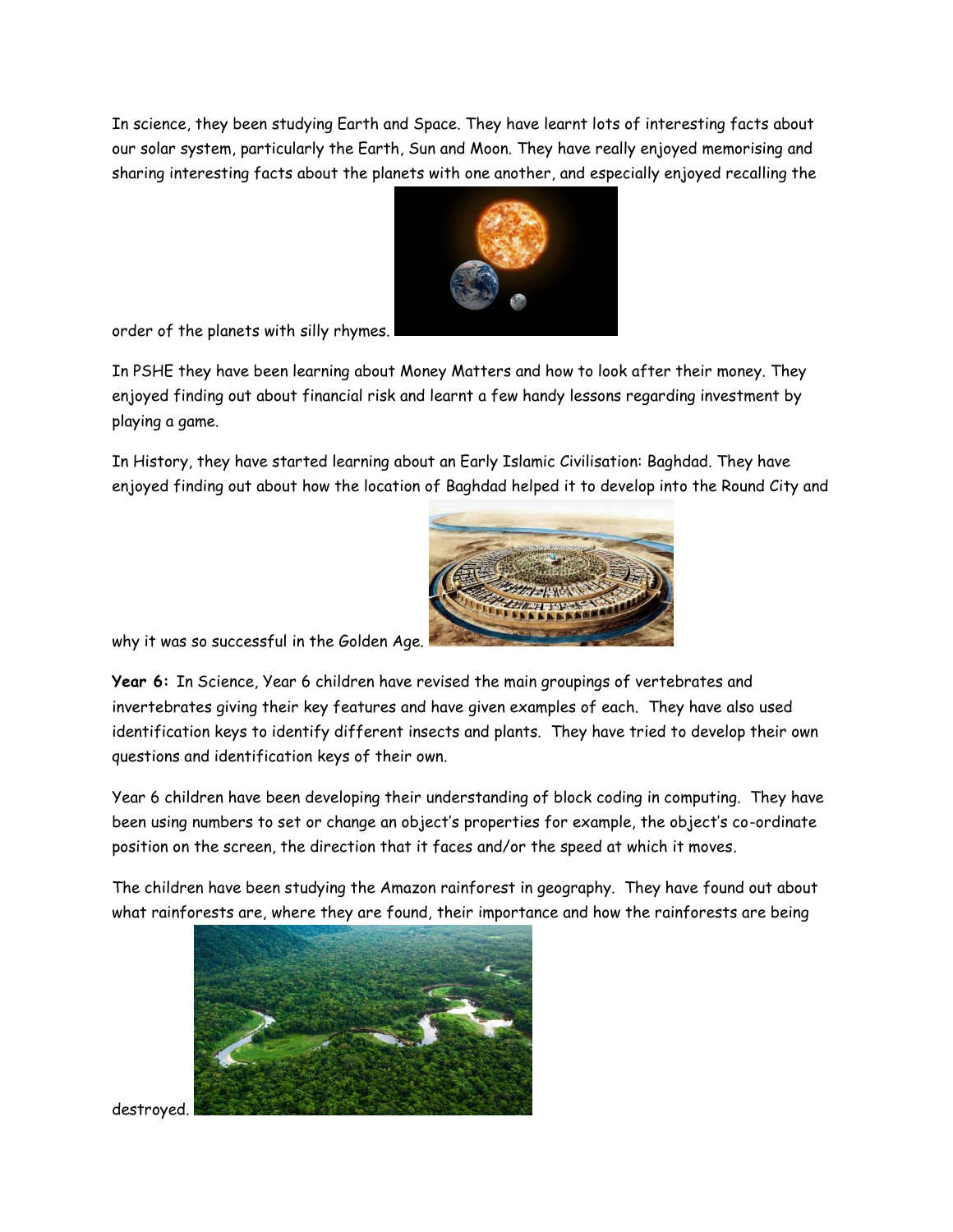Our Art is linked to our Geography topic based on the rainforests and focuses on the work of Henri Rousseau. They have researched the artist and looked at several of his paintings. This will feed



into creating a collage on the theme of the jungle/rainforest.

In R.E. we have been looking at inspirational people and what makes someone an inspiration to others.

## **EXTRA-CURRICULAR ACTIVITIES:**

Football: Mr Thompson runs football training for the children on a Thursday night for Years 3 and 4.

Multi-skills: Mr Rawlinson runs a multi-skills club for Years 5 and 6 on a Monday night.

Art Club: Year 1 children are enjoying creating wonderful pieces of art with Mrs. Joyce and Miss Platt.

**GOVERNORS:** On Wednesday 2nd. February the Governing Body met. During this meeting the Governors:

- Received a report from myself outlining what we have been doing in school
- Reviewed the School Development Plan
- Reviewed our safeguarding procedures and training
- Reported on the fire drill
- Reviewed the Pupil premium strategy statement 2020-2023

Curriculum Committee looked at and discussed standards and reviewed the Sports Premium strategy.

The committee also reviewed and agreed to update the following policies:

- Writing Policy
- Maths. Policy
- Display Policy

Pay and Finance Committee met and reviewed the bursars report and noted any differences within the cost centres.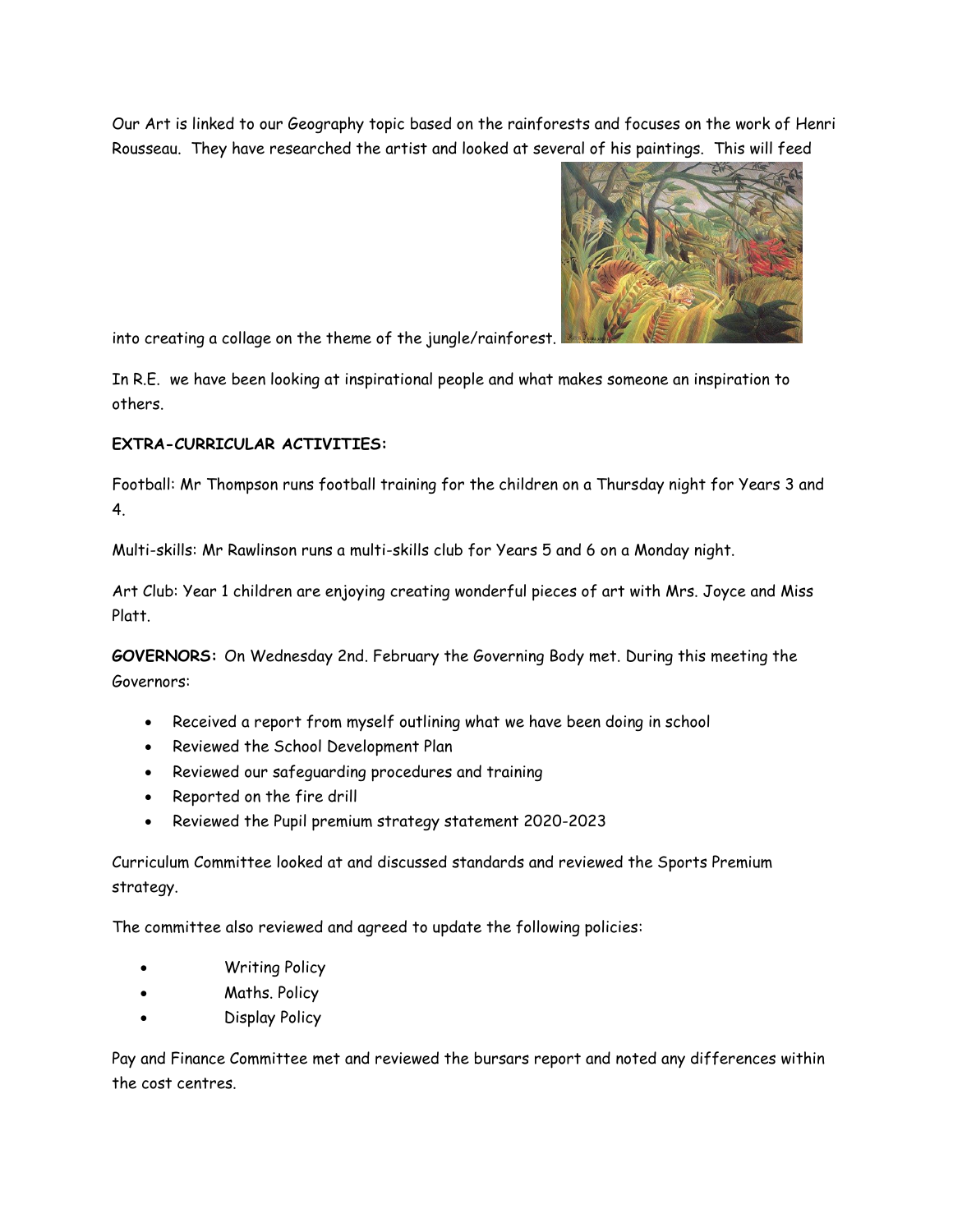The committee reviewed and agreed to update the following policies:

- Financial Skills Matrix
- Finance Policy
- Charging Policy
- Whistleblowing Policy
- Financial Risk Assessment
- Best Value Statement

The committee also reviewed their SFVS and their Benchmarking Report Card.

## **FRIENDS OF BUCKSTONES**

The money raised so far this year has been put towards the new Reading books we have bought for school.



## **PARENTS EVENINGS**

Parents Evenings this year are on Tuesday 1<sup>st</sup>. March and Thursday 3rd. March. Please make an appointment via parentmail.

#### **SOCIAL MEDIA**

Due to the rising popularity of social networking sites such as Facebook and Twitter, social media websites are being used increasingly to air grievances and complaints about schools, staff members and individuals – adults and children alike.

Sadly, Buckstones Primary School is no different and I have been made aware of postings about school matters that are taking place on these social media sites. Quite often this is the first time school are made aware of a concern, issue or complaint, as it has not been raised with any staff members or me in school.